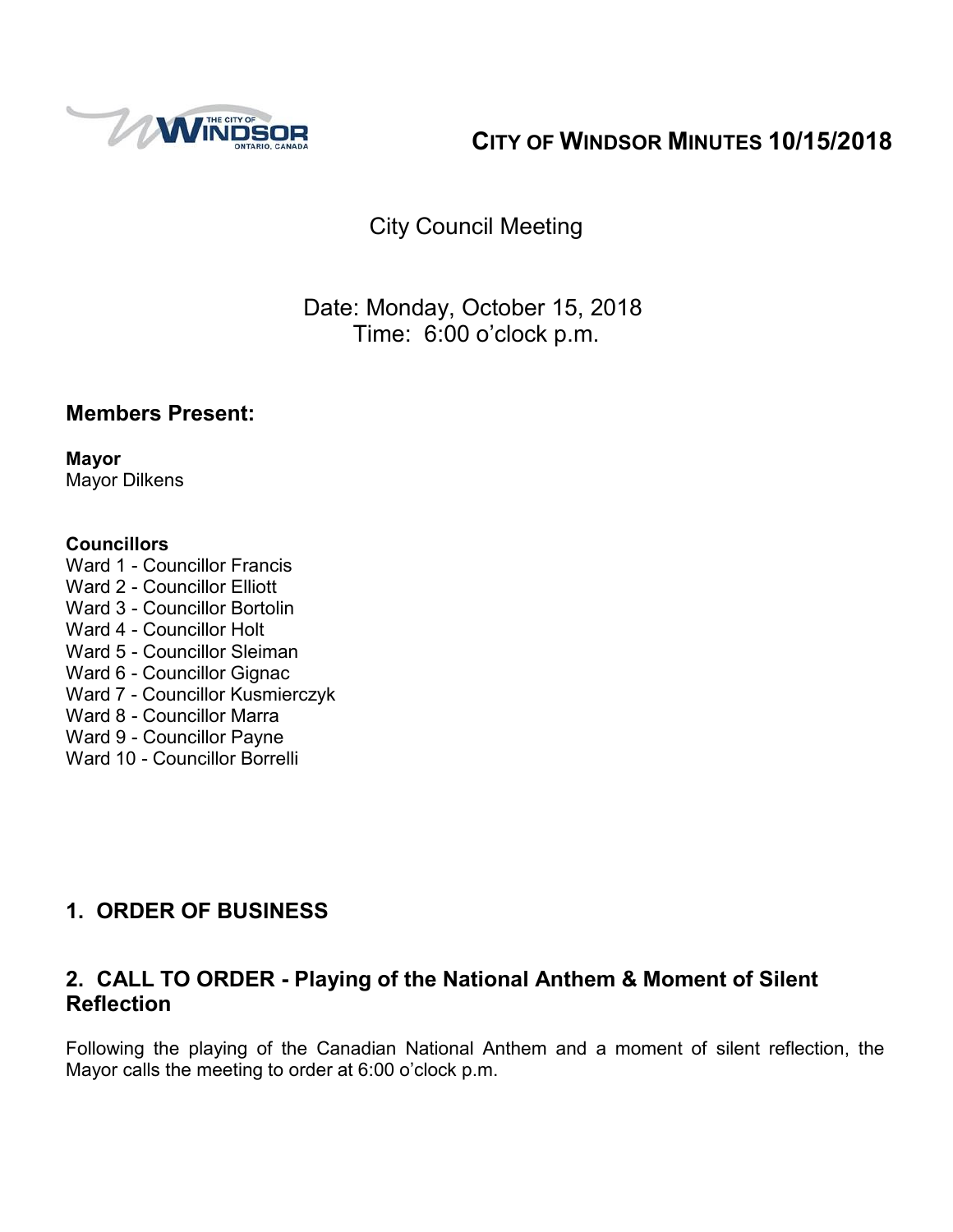## **3. DISCLOSURE OF PECUNIARY INTEREST AND THE GENERAL NATURE THEREOF**

None disclosed.

# **4. ADOPTION OF THE MINUTES**

## **4.1. Adoption of the Windsor City Council meeting minutes held October 1, 2018**

Moved by: Councillor Kusmierczyk Seconded by: Councillor Marra

That the minutes of the meeting of Council held October 1, 2018 **BE ADOPTED** as presented. Carried.

Report Number: SCM 387/2018

## **5. NOTICE OF PROCLAMATIONS**

["Foster](https://www.citywindsor.ca/cityhall/City-Council-Meetings/Proclamations/Documents/foster%20fam.pdf) Family Week" - October 14-20, 2018 "International Day for the Eradication of Poverty" – October 17, 2018 ["Canadian](https://www.citywindsor.ca/cityhall/City-Council-Meetings/Proclamations/Documents/cancer.pdf) Cancer Society CIBC Run for the Cure Month" - October 2018 "St. George's Romanian Orthodox Church 100<sup>th</sup> Anniversary" – October 2018

## **6. COMMITTEE OF THE WHOLE**

Moved by: Councillor Payne Seconded by: Councillor Sleiman

That Council do now rise and move into Committee of the Whole with the Mayor presiding for the purpose of dealing with:

- (a) communication items;
- (b) consent agenda;
- (c) hearing requests for deferrals, referrals and/or withdrawals of any items of business;
- (d) hearing presentations and delegations;
- (e) consideration of business items;
- (f) consideration of Committee reports: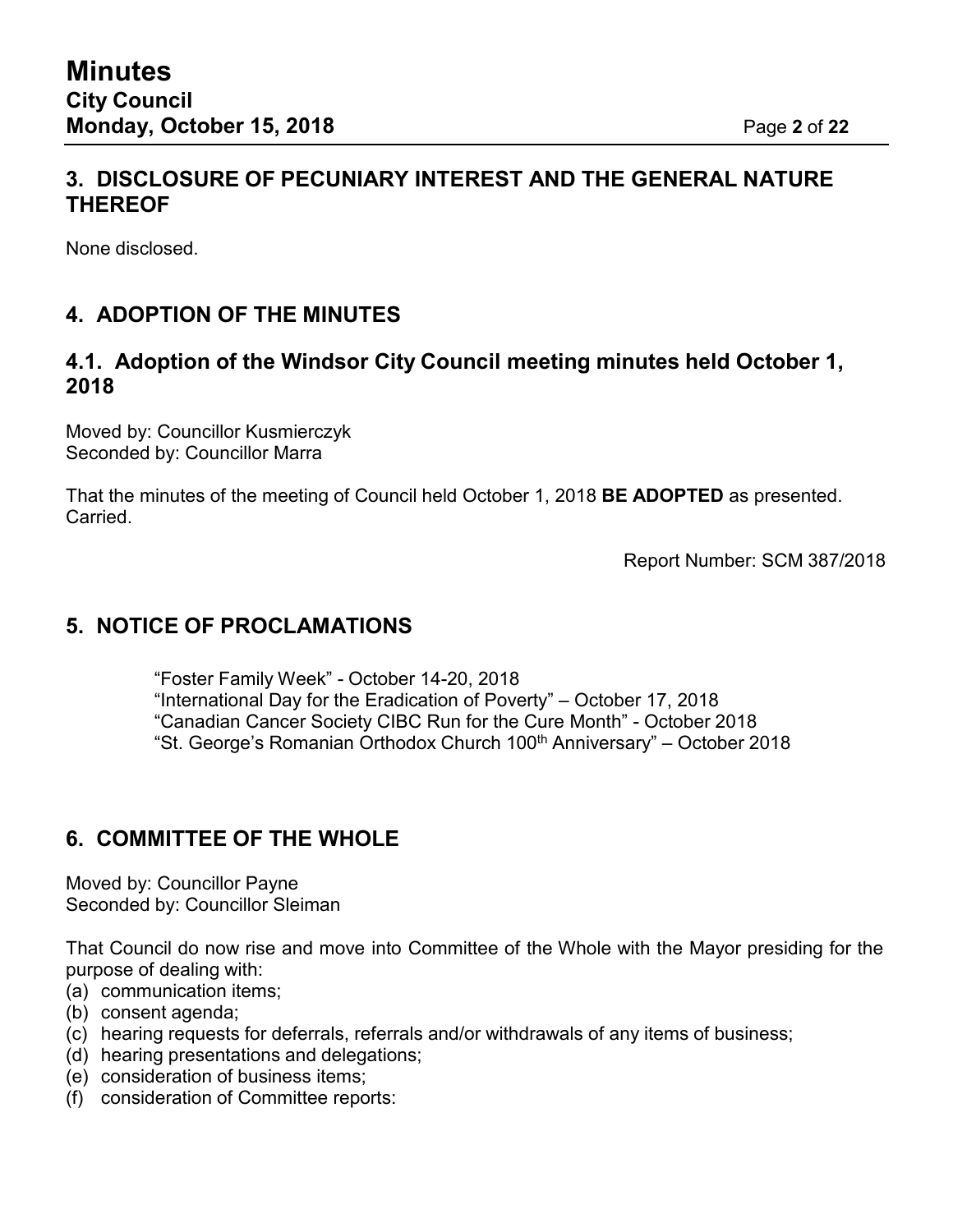(i) **Report of Special In-Camera Meeting or other Committee as may be held prior to Council** (if scheduled); and

(g) consideration of by-law 146-2018 through 153-2018 (inclusive). Carried.

## **7. COMMUNICATIONS INFORMATION PACKAGE**

## **7.1. Correspondence Monday October 15, 2018**

Moved by: Councillor Borrelli Seconded by: Councillor Bortolin

Decision Number: CR555/2018

That the following Communication Items 7.1.1 through 7.1.4 inclusive as set forth in the Council Agenda **BE REFERRED** as noted:

| No.   | Sender                                                                    | Subject                                                                                                                                                                                        |
|-------|---------------------------------------------------------------------------|------------------------------------------------------------------------------------------------------------------------------------------------------------------------------------------------|
| 7.1.1 | <b>Landmark Engineers</b><br>Inc.                                         | Information Regarding the Town of Amherstburg<br>proceeding with the Amherstburg Riverfront Festival<br>Plaza and Marina Class Environmental Assessment<br><b>City Engineer</b><br>Note & File |
| 7.1.2 | Committee of<br>Adjustment / Consent<br><b>Authority Agenda</b><br>Record | GM2018<br>Applications to be heard by the Committee of<br>Adjustment/Consent Authority, afternoon of<br>Thursday October 18, 2018, 350 City Hall Square<br>West, Room 140, Windsor, Ontario    |
|       |                                                                           | <b>City Planner</b><br>Note & File<br>ZC2018                                                                                                                                                   |
| 7.1.3 | Manager of Urban<br>Design                                                | Application for Site Plan Approval, Hospice of<br>Windsor Essex County, for a One Storey Building<br>Addition, 6038 Empress<br>Note & File<br>ZS/13326                                         |
| 7.1.4 | Association of<br><b>Municipalities Ontario</b>                           | AMO Recommendations: Bill 36 Ontario Cannabis<br>Statute Law Amendment Act, 2018<br><b>City Solicitor</b><br><b>City Planner</b><br><b>City Clerk</b><br>Note & File<br>GF/13123               |

Carried.

Report Number: CMC 16/2018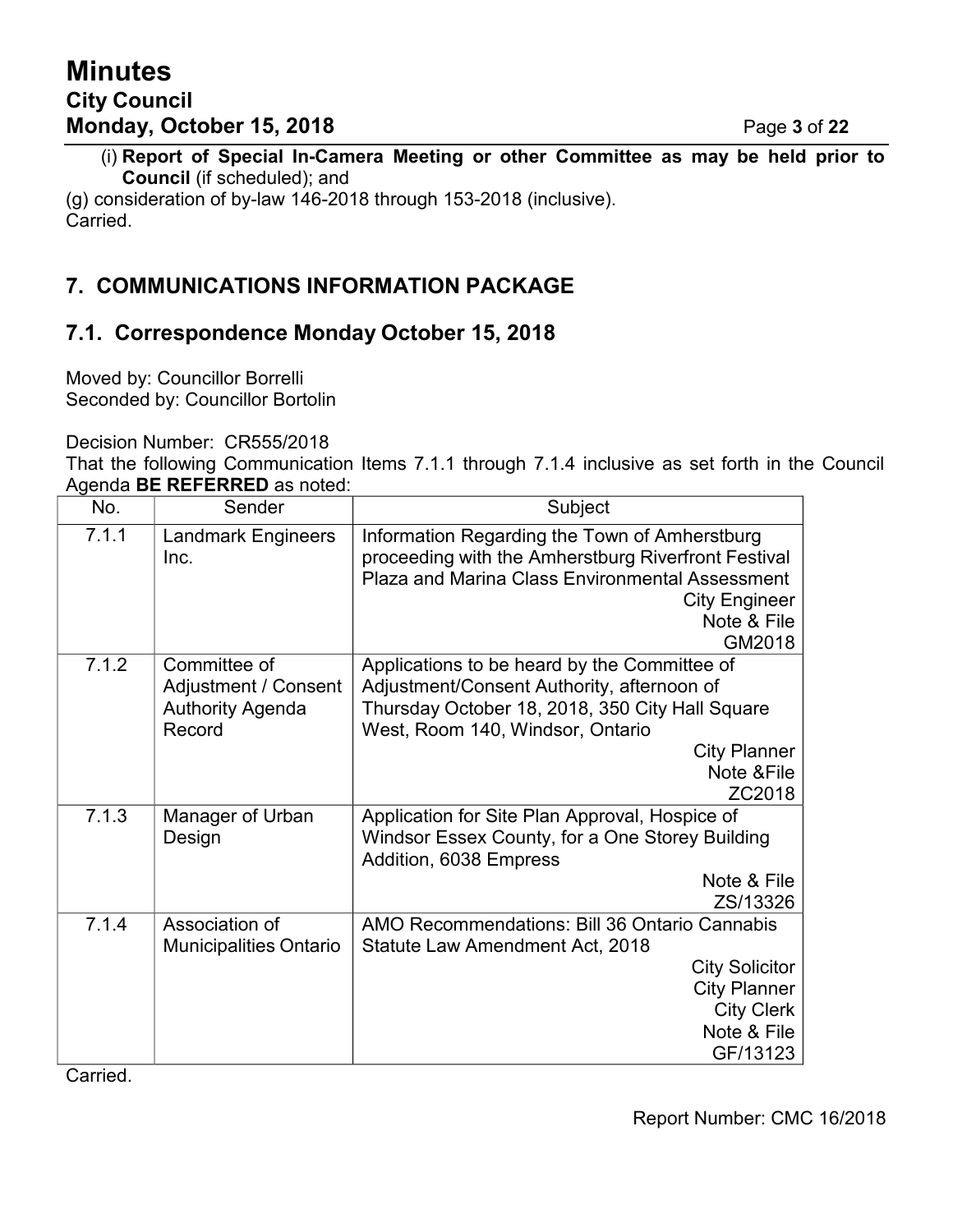### **8. CONSENT AGENDA**

## **8.1. Site Plan Application for the KFC at 155, 185 Wyandotte St E**

Moved by: Councillor Holt Seconded by: Councillor Bortolin

That the report of the Site Plan Approval Officer dated September 27, 2018 entitled "Site Plan Application for the KFC at 155, 185 Wyandotte St. E." BE REFERRED to administration to allow for further consultation with the developer to come up with a more urban-appropriate design for the subject structure.

The motion is **put** and is **lost** due to an equality of votes.

Aye votes: Councillors Holt, Marra, Bortolin, Borrelli and Payne. Nay votes: Councillors Gignac, Kusmierczyk, Francis, Sleiman and Elliott voting nay.

Moved by: Councillor Elliott Seconded by: Councillor Francis

Decision Number: CR556/2018

- I. That the application by Cindy Prince (Amico Properties) (File No.: SPC-025/18) **BE APPROVED** permitting development in accordance with the following drawings:
	- 1. Site Plan: Map No. SPC-025/18 (SP1)
	- 2. Exterior Elevations: Map No. SPC-025/18 (A3.0 & A3.1)
- II. That the following **BE REQUIRED**, prior to the issuance of a construction permit:
	- 1. General Provisions of the Site Plan Approval:
		- i. The following conditions are prerequisites for the construction permit issuance: G-3 (1&2) Landscape Plan, G-4 (1) Storm Detention Scheme to the satisfaction of the City Engineer, G-7 (1) Photometric Plan, G-7 (2) Lighting Product Specifications, G-15 (1) Street Opening Permit, G-15 (2) Site Servicing Drawings, G-16 Development Charges, G-17 Parkland Dedication, G-18 Lot Grading Plan and G-28 Video Inspection to the satisfaction of Public Works - Engineering, Fire and Building Departments, and City Planner.
	- 2. Special provisions of the Site Plan Approval:
		- To contribute the sum of \$1,000.00 made payable to The Corporation of the City of Windsor and deposited in the General Fund intended for the upkeep of alleys within the City of Windsor.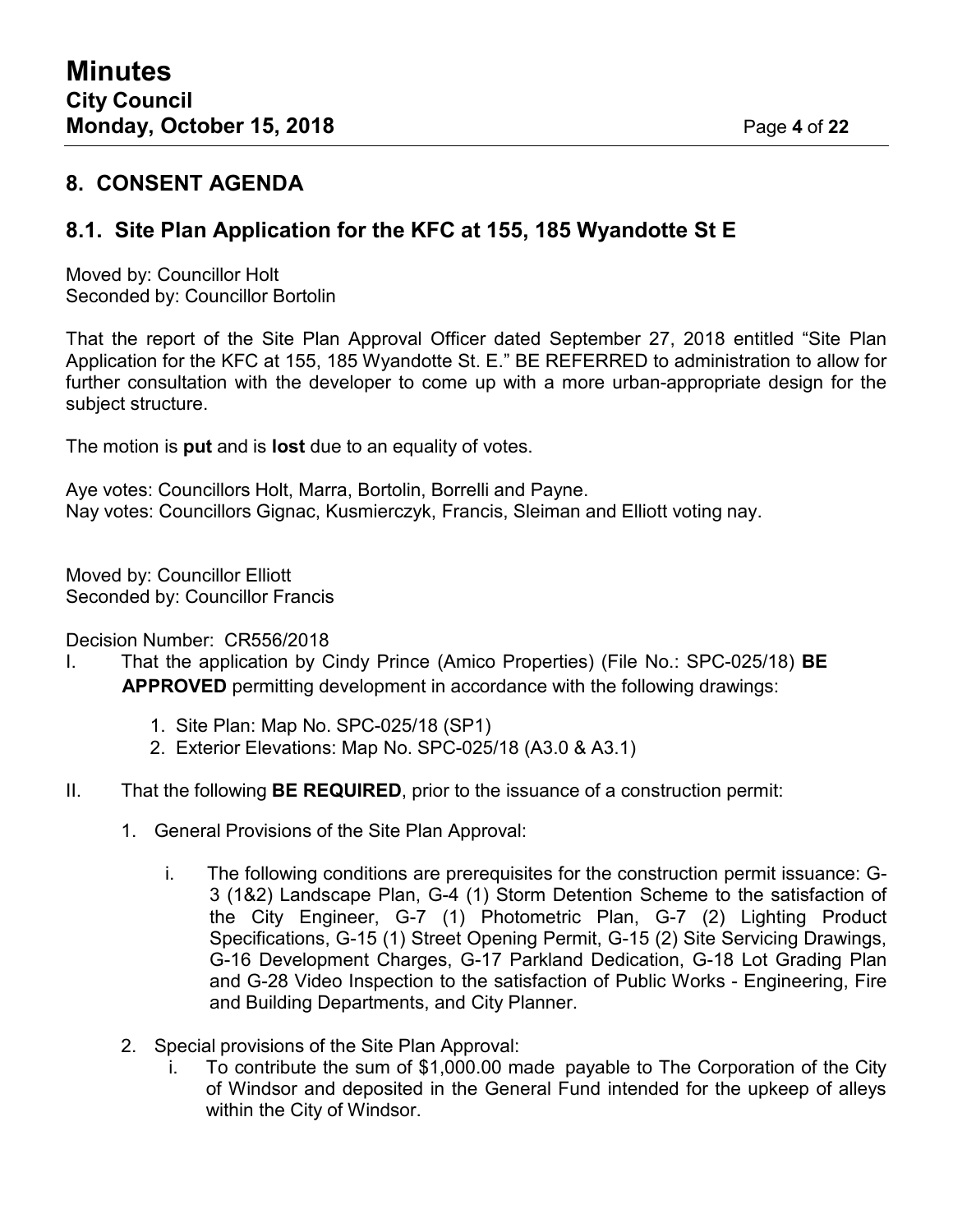- ii. To gratuitously convey to the Corporation a 6.1 metre by 6.1 metre corner cut-off at the intersection of Windsor Avenue and Wyandotte Street East in accordance with City of Windsor Standard Engineering Drawing AS-230.
- iii. To gratuitously convey to the Corporation, land sufficient to create a 28.0 metre wide right-of-way on Wyandotte Street East. This conveyance shall be approximately 4.0 metres wide along the entire Wyandotte Street East frontage of the subject lands.
- iv. To submit a complete Application for: Right-of-Way Permits to install an approved oil/grit separator on site for the new development to control sediment into the storm water drainage system to the satisfaction of the City Engineer.
- v. To submit a complete *Application for: Right-of-Way Permits* to install a sanitary sampling manhole accessible at the property line of the subject lands to the City Engineer at all times.
- III. That in accordance with By-law 11275, Administration **BE AUTHORIZED** to approve future changes to the approved site plan and building elevations.

Carried.

Councillors Holt and Marra voting nay.

Report Number: C 178/2018 Clerk's File: ZS/13265

## **8.2. Supply and Installation of an Automated Digital Control System at Forest Glade Arena**

Moved by: Councillor Elliott Seconded by: Councillor Francis

Decision Number: CR557/2018

That Council **APPROVE** a pre-commitment of \$100,000 from project FIN-003-14 for ice plant upgrades at Forest Glade Arena which was approved in principle in the 2018 Capital Budget plan; and,

That consistent with Purchasing By-Law 93-2012 and amendments thereto, the City Clerk and CAO **BE AUTHORZED** to execute an agreement with CIMCO Refrigeration (Toromont) Ltd. for the implementation of ice plant upgrades at Forest Glade Arena, satisfactory in form to City Solicitor, in technical content to Senior Manager of Asset Planning, and financial content to Chief Financial Officer and City Treasurer.

Carried.

Report Number: C 179/2018 Clerk's File: SR/13322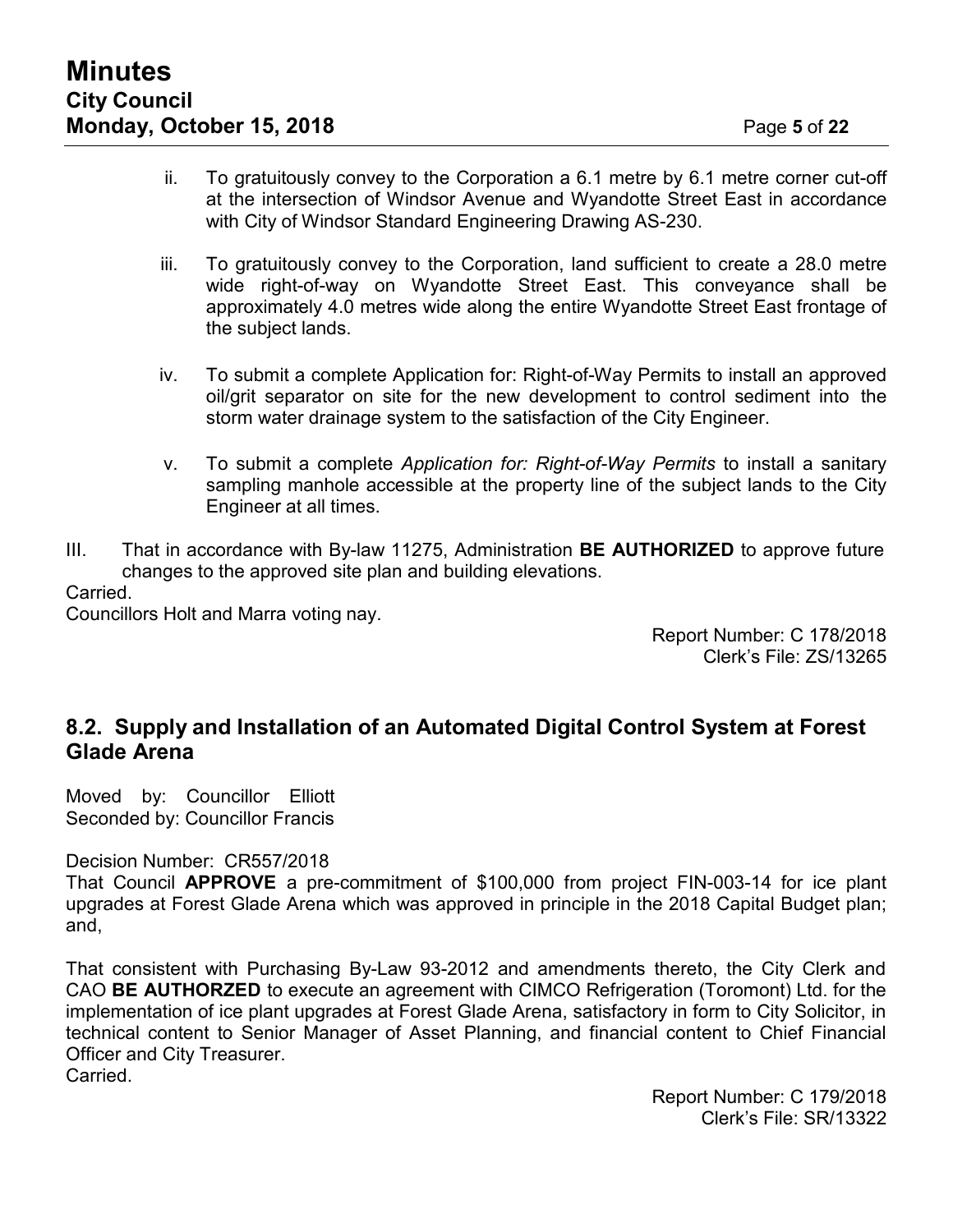# **8.4. Response to CQ#42-2017 - Willistead Manor Perimeter Fence - WARD 4**

Moved by: Councillor Elliott Seconded by: Councillor Francis

Decision Number: CR559/2018 ETPS 633

That the report of the Manager, Facilities, Assets & Projects dated August 30, 2018 entitled "Response to CQ42-2017 – Willistead Manor Perimeter Fence – Ward 4" **BE RECEIVED** for information.

Carried.

Report Number: SCM 367/2018 & S 147/2018 Clerk's File: SR2018

## **8.5. Tunnel Bus Route Change in Detroit**

Moved by: Councillor Elliott Seconded by: Councillor Francis

Decision Number: CR560/2018 ETPS 635

That the Environment, Transportation and Public Safety Standing Committee, acting as the Transit Windsor Board of Directors and City Council **APPROVE** the change in the Tunnel Bus routing in Detroit. Carried.

Report Number: SCM 369/2018 & S 148/2018

Clerk's File: MT2018

## **9. REQUEST FOR DEFERRALS, REFERRALS AND/OR WITHDRAWALS**

None requested.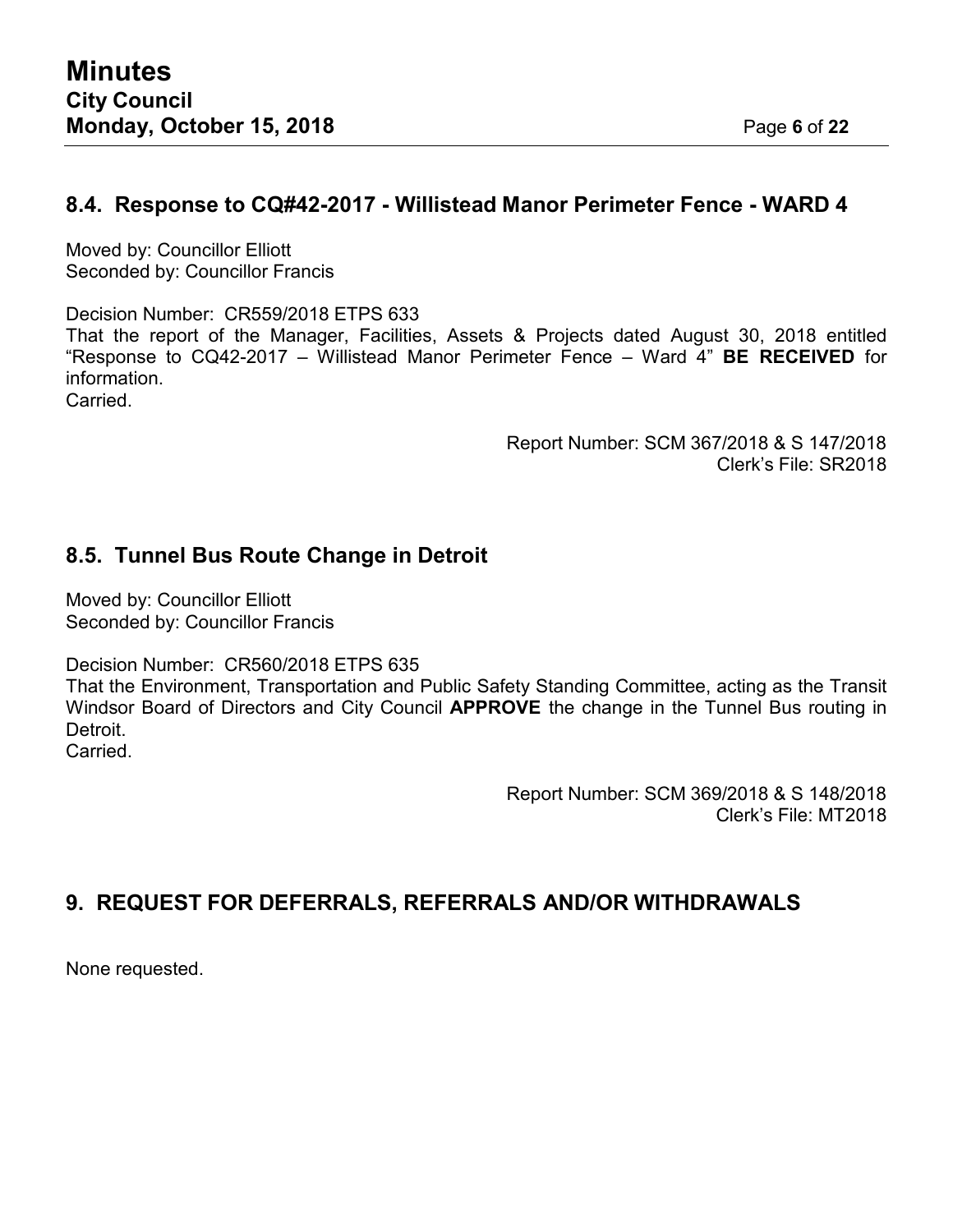**Minutes City Council Monday, October 15, 2018** Page **7** of **22**

**10. PRESENTATIONS AND DELEGATIONS (5 Minute maximum per delegate)**

**11.1. Declaration of Vacant Parcel of Land Surplus and Authority to Offer the Land for Sale – 0 Tecumseh Road East - Ward 8**

**AND,**

**11.2. OFFICIAL PLAN AND ZONING BY-LAW AMENDMENTS -requested by 2509252 Ontario Ltd. and Iyman Meddoui for 0 Princess Avenue - to permit the westerly expansion of the existing commercial plaza located at 5050 Tecumseh Road East and construction of a new 2,023 m2 (21,777 ft2) commercial building; File Nos. Z-006-18 [ZNG/5413] and OPA 119 [OPA/5414] - Ward 8**

**AND,**

**11.3. Proposed closure of the 33feet wide unopened Princess Avenue, between Tecumseh Road East and Empress Street; File No. SAS/4726; Ward No. 8; Applicant – 2509252 Ontario Ltd.**

#### **Karl Tanner, Consultant; and Pablo Golob, Planner – Dillon Consulting Limited**

Karl Tanner, Consultant; and Pablo Golob, Planner – Dillon Consulting Limited, appear before Council and are available for questions regarding the Official Plan and zoning by-law amendments to permit the westerly expansion of the existing commercial plaza located at 5050 Tecumseh Road East and construction of a new commercial building, along with the proposed closure of the 35 feet wide unopened Princess Avenue, between Tecumseh Road East and Empress Street.

#### **Louis Stankovich, Property Owner**

Louis Stankovich, Property Owner, appears before Council to provide comment regarding the Official Plan and zoning by-law amendments to permit the westerly expansion of the existing commercial plaza located at 5050 Tecumseh Road East and construction of a new commercial building, along with the proposed closure of the 35 feet wide unopened Princess Avenue, between Tecumseh Road East and Empress Street, expressing concern over the blocking of one of his entrances which is on the south part of the property and which would create further problems, and suggests a possible solution whereby Princess Street is extended 150 feet, and make the exit further north to give people room to maneuver.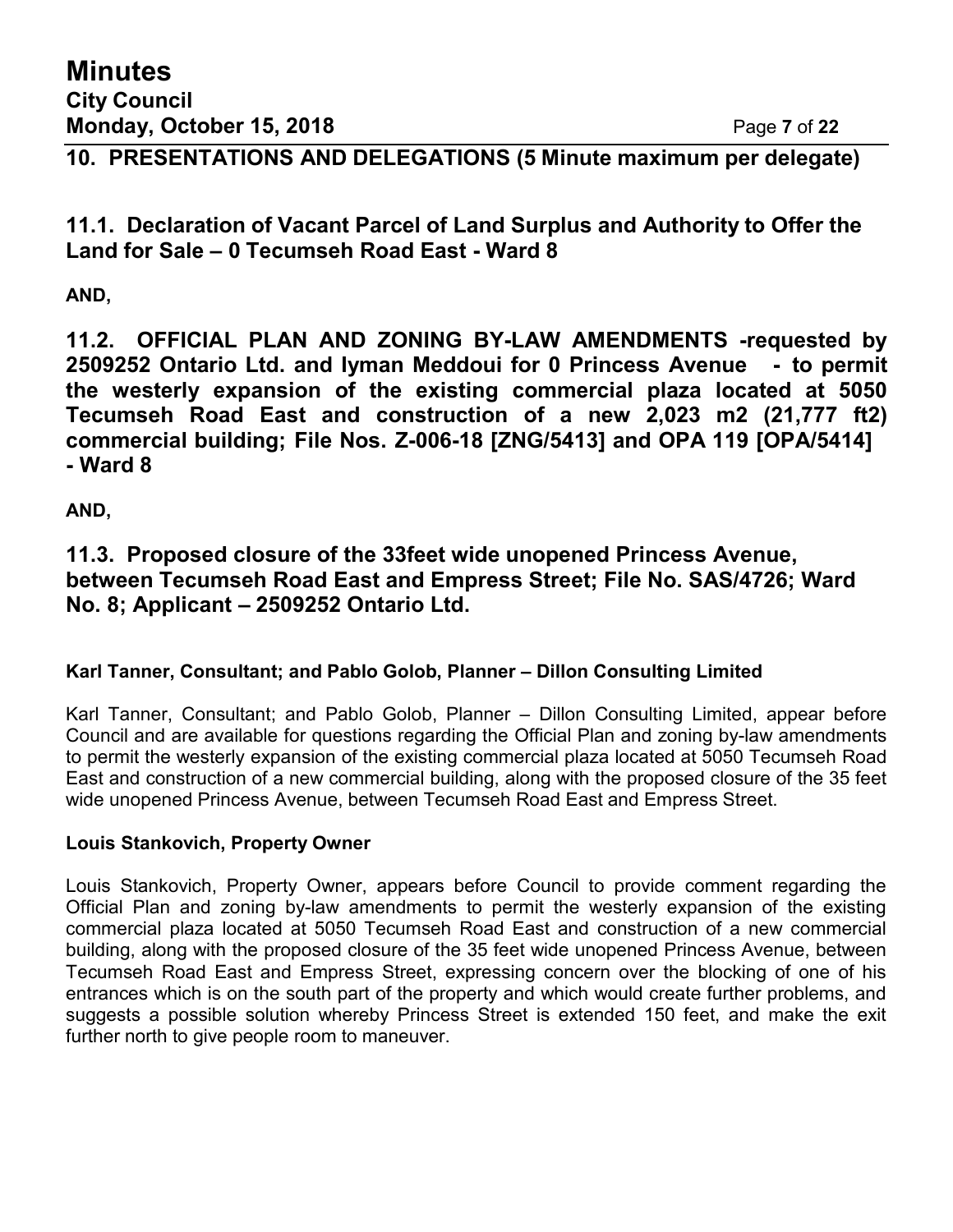# **Minutes City Council Monday, October 15, 2018** Page **8** of **22**

Moved by: Councillor Marra Seconded by: Councillor Kusmierczyk

Decision Number: CR561/2018

- I. That the following vacant improved parcel of land **BE DECLARED** surplus:
	- Municipal address: Part of 0 Tecumseh Road East situate on the north side of Tecumseh Road East
	- Legal Description: Part Farm Lot 111, Concession 1, to be further described on a new Reference Plan of Survey to be registered
	- Lot size: 19 ft  $(5.79 \text{ m})$  x approximately 440 ft  $(134.11 \text{ m})$
	- **•** Lot area: approximately 8,360 sq ft (776.67 m<sup>2</sup>)
	- Improvements: None: Vacant Land
- II. That the Manager of Real Estate Services **BE AUTHORIZED** to sell the vacant parcel identified in Recommendation I for sale to the abutting property owner, 2509252 Ontario Ltd., at a list price to be determined by the Manager of Real Estate Services.

Carried.

Report Number: C 170/2018 Clerk's File: APM2018

Moved by: Councillor Marra Seconded by: Councillor Borrelli

Decision Number: CR562/2018 PHED 602

That the application of 2509252 Ontario Limited and Iyman Meddoui to amend the City of Windsor Official Plan to change the Official Plan designation of Lots 47-53 inclusive, the unopened portion of Princess Avenue right-of-way and the abutting 5.9 m strip of land owned by the City of Windsor to the east of the Princess Avenue right-of-way, Registered Plan 1360, south of Empress Street, from "Residential" to "Commercial Corridor" **BE APPROVED**; and further,

That the application of 2509252 Ontario Limited and Iyman Meddoui to amend City of Windsor Zoning By-law 8600 to change the zoning of Lots 47-53 inclusive, the unopened portion of Princess Avenue and the abutting 5.9 m strip of land owned by the City of Windsor to the east of the Princess Avenue right-of-way, Registered Plan 1360, south of Empress Street, from "Residential District 1.2" (RD1.2) to "Commercial District 2.1" (CD2.1) **BE APPROVED**; and further,

That as part of the Site Plan Approval, appropriate traffic signage **BE INCORPORATED** as a development requirement as to remind drivers not to block the first two driveways, satisfactory to both the City Engineer and the City Planner. Carried.

> Report Number: SCM 354/2018 & S 128/2018 Clerk's File: ZB/13084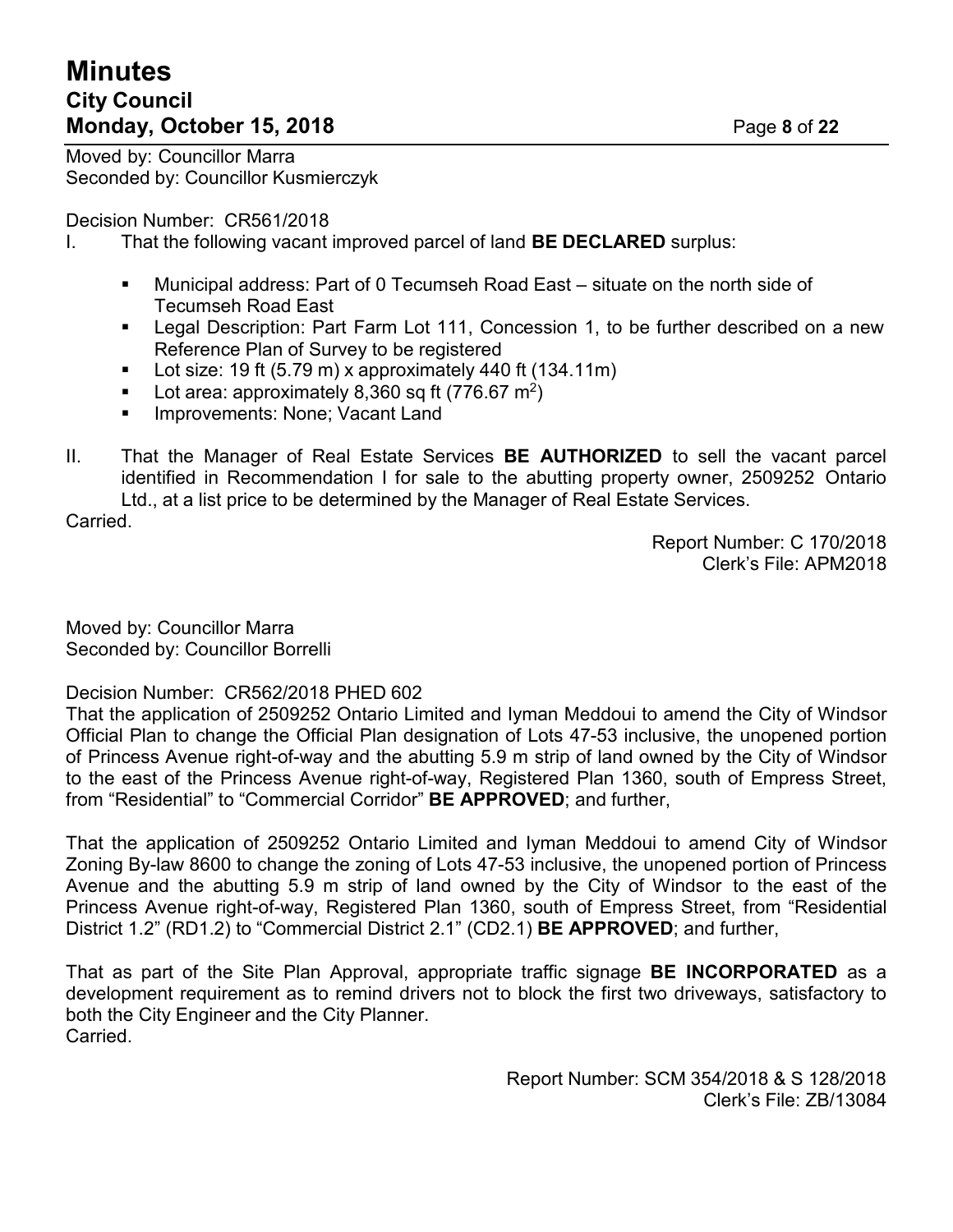Moved by: Councillor Marra Seconded by: Councillor Francis

Decision Number: CR563/2018 PHED 606

- I. That the portion of the 33ft wide unopened Princess Avenue right-of-way, east of Norman Road, north of Tecumseh Road, shown as PART 2 on Drawing No. CC-1697 *attached* hereto as Appendix "A", **BE ASSUMED** for subsequent closure;
- II. That the portion of the 33ft wide unopened Princess Avenue right-of-way, east of Norman Road, north of Tecumseh Road, shown as PART 2 on Drawing No. CC-1697 *attached* hereto as Appendix "A"**, BE CLOSED AND CONVEYED** entirely to the applicant, 2509252 Ontario Limited for land consolidation to facilitate a westerly expansion of the existing commercial plaza at 5050 Tecumseh Rd. E., subject to the following:
	- a) Easements, subject to their being accepted in the City's standard form and in accordance with the City's standard practice, be granted to:
		- EnWin Utilities and MNSi.
- III. That Conveyance Cost **BE SET** as follows:
	- a. For land abutting properties zoned RD1.2, \$1.00 plus deed preparation fee and proportionate share of the survey costs as invoiced to The Corporation of the City of Windsor by an Ontario Land Surveyor.
	- b. For land abutting properties zoned CD2.1 and/or RD3.3, \$80.73 per square metre (\$7.50 per square foot) without easements or \$40.36 per square metre (\$3.75 per square foot) with easements. Survey cost & deed preparation fee included.
- IV. That The City Planner **BE REQUESTED** to supply the appropriate legal description, in accordance with Drawing Number. CC-1697, **attached** hereto as Appendix "A".
- V. That The City Solicitor **BE REQUESTED** to prepare the necessary by-law(s).
- VI. That The Chief Administrative Officer and City Clerk **BE AUTHORIZED** to sign all necessary documents approved as to form and content satisfactory to the City Solicitor.

VII. That the matter **BE COMPLETED** electronically pursuant to By-law Number 366-2003. Carried.

> Report Number: SCM 358/2018 & S 119/2018 Clerk's File: SAA2018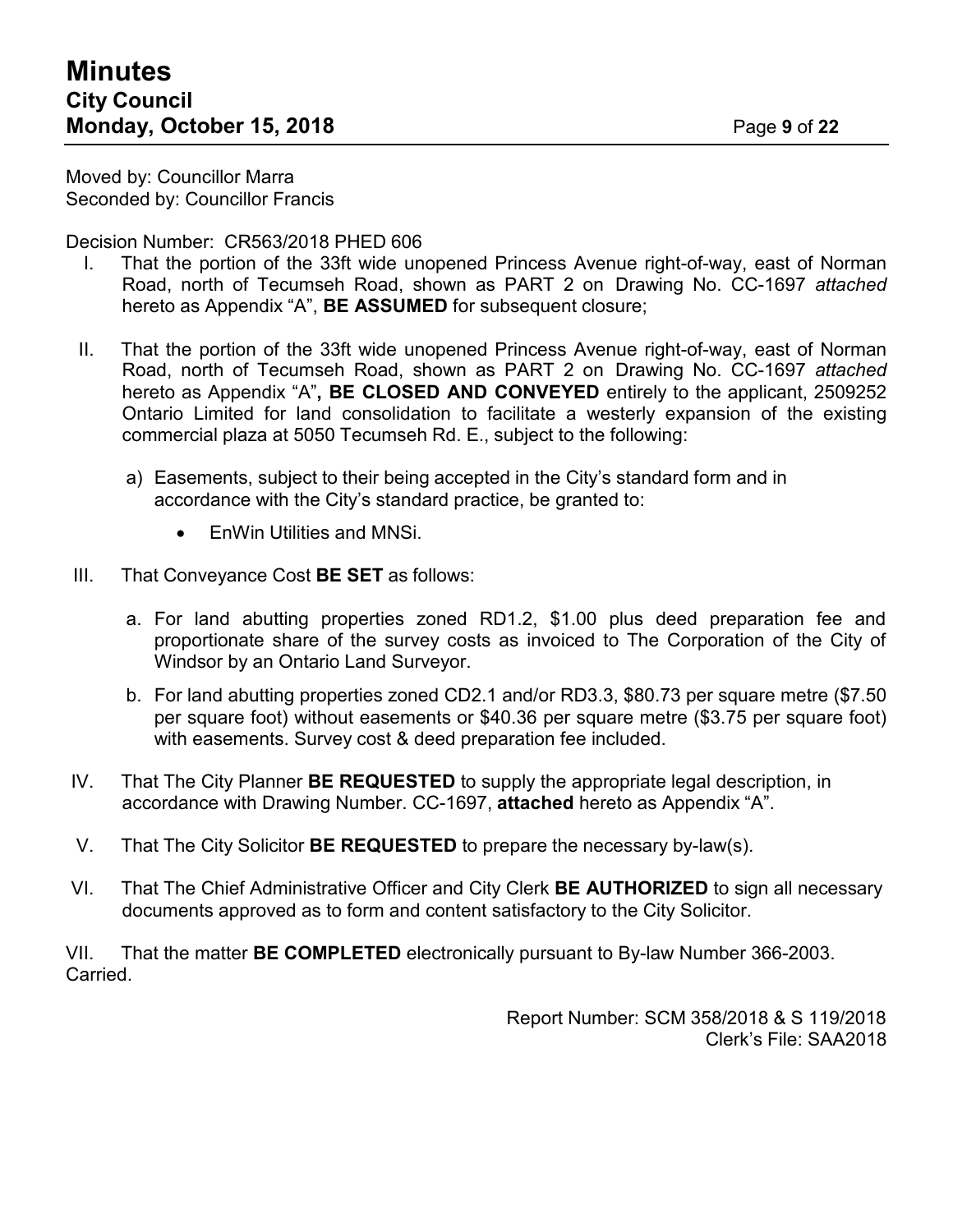## **8.3. Parking Enforcement Services - Tender 68-18 - City Wide**

#### **Jason Parent, President – CUPE Local 543**

Jason Parent, President – CUPE Local 543, appears before Council to provide comment regarding Tender #68-18 for Parking Enforcement Services being awarded to the Commissionaires Ottawa, suggesting that there are advantages to contracting back in parking enforcement services, perhaps by calling the new city employees "parking ambassadors" that would assist tourists with directions and offer tips on local restaurants and businesses, how to challenge a parking ticket and assist in explaining payment options, and concludes by stating that no costing options were ever provided by administration following an initial meeting.

Moved by: Councillor Marra Seconded by: Councillor Bortolin

Decision Number: CR558/2018

That the report of the Supervisor of Compliance and Enforcement dated September 12, 2018 entitled "Parking Enforcement Services – Tender 68-18" **BE DEFERRED** to the November 5, 2018 meeting of Council, to allow for administration to undertake discussions with CUPE Local 543 representatives in terms of their proposed enhancement suggestions that could be integrated to this service delivery.

Carried.

Councillors Gignac, Francis, Sleiman, and Borrelli voting nay.

Report Number: C 167/2018 Clerk's File: ST/13323

# **11. REGULAR BUSINESS ITEMS (Non-Consent Items)**

None.

# **12. CONSIDERATION OF COMMITTEE REPORTS**

## **12.1. Report of the Special In-Camera meeting or other Committee as may be held prior to Council**

Moved by: Councillor Kusmierczyk Seconded by: Councillor Marra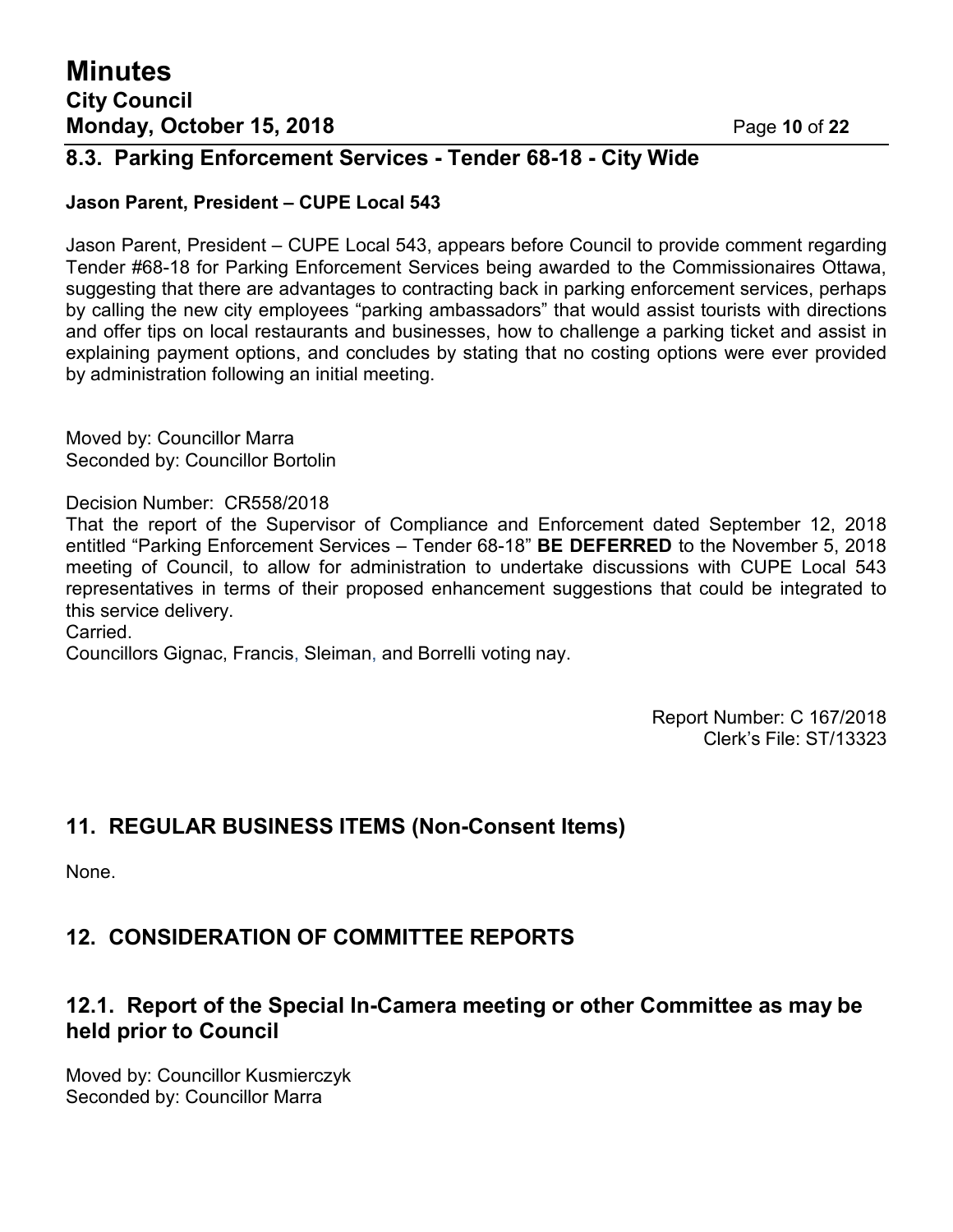# **Minutes City Council Monday, October 15, 2018** Page **11** of **22**

Decision Number: CR564/2018 That the report of the In Camera meeting held October 15, 2018 **BE ADOPTED** as presented. Carried.

Clerk's File: ACO2018

## **12.2. Minutes of the Council Compensation Review Committee of its meeting held August 27, 2018**

Moved by: Councillor Kusmierczyk Seconded by: Councillor Marra

Decision Number: CR565/2018

That the minutes of the Council Compensation Review Committee of its meeting held August 27, 2018 **BE ADOPTED** as presented. Carried.

> Report Number: SCM 361/2018 Clerk's File: MB2018

### **12.3. Minutes of the Council Compensation Review Committee of its meeting held August 31, 2018**

Moved by: Councillor Kusmierczyk Seconded by: Councillor Marra

Decision Number: CR566/2018 That the minutes of the Council Compensation Review Committee of its meeting held August 31, 2018 **BE ADOPTED** as presented. Carried.

> Report Number: SCM 362/2018 Clerk's File: MB2018

## **12.4. Report of the Striking Committee held October 15, 2018**

Moved by: Councillor Kusmierczyk Seconded by: Councillor Marra

Decision Number: CR567/2018 That the Report of the Striking Committee of its meeting held October 15, 2018 **BE ADOPTED** as presented. **Carried**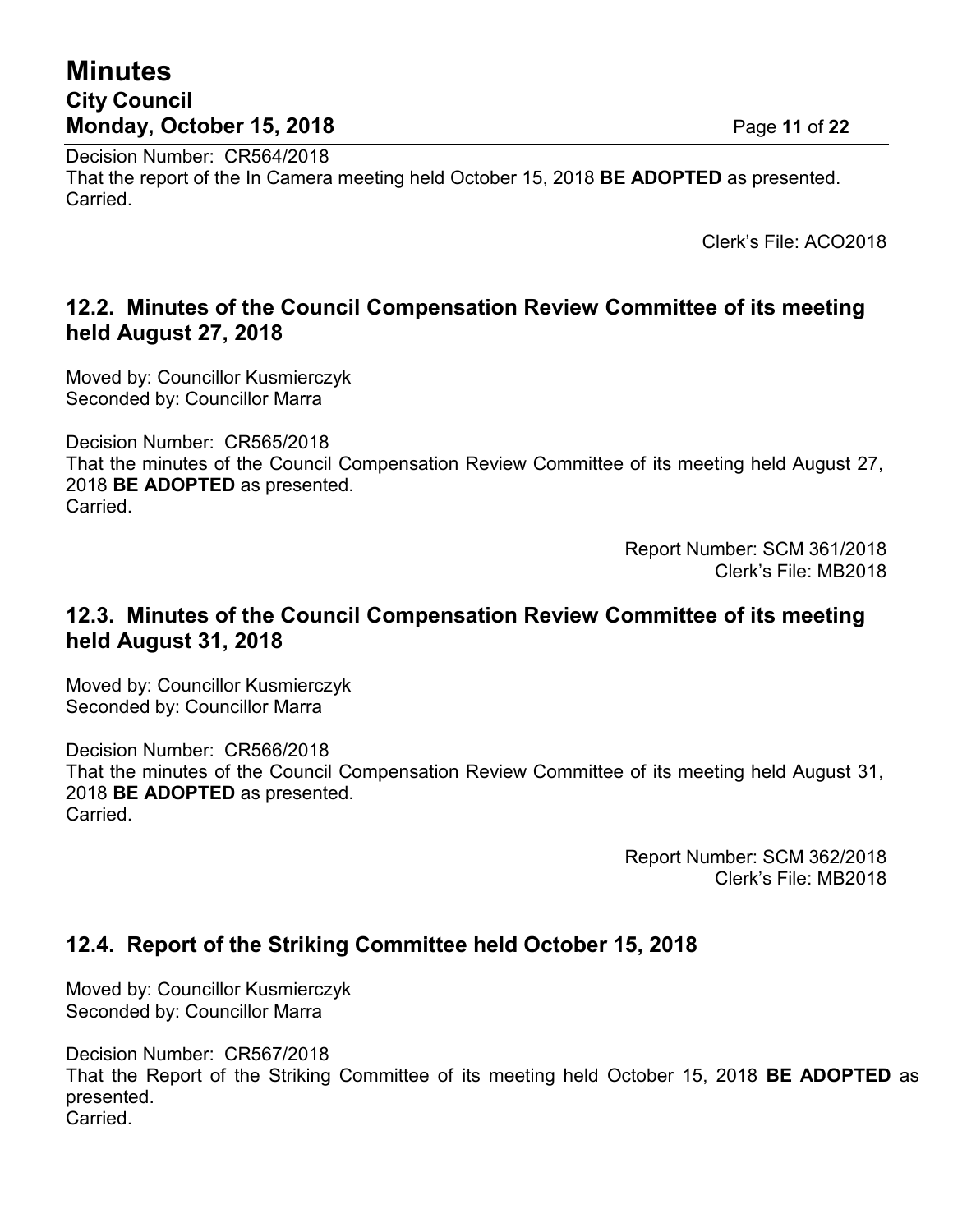Clerk's File: ACO2018

## **13. BY-LAWS (First and Second Reading)**

Moved by: Councillor Payne Seconded by: Councillor Sleiman

That the following By-laws No. 146-2018 through 153-2018 (inclusive) be introduced and read a first and second time:

**146-2018** "A BY-LAW TO AMEND BY-LAW 93-2012 (the "Purchasing Bylaw") authorized by CR 527/2018, adopted October 1, 2018

**147-2018** "A BY-LAW TO FURTHER AMEND BY-LAW NUMBER 8600 CITED AS THE "CITY OF WINDSOR ZONING BY-LAW BL8600"" authorized by BL8600, adopted March 31, 1986

**148-2018** "A BY-LAW TO ADOPT AMENDMENT NO. 122 TO THE OFFICIAL PLAN OF THE CITY OF WINDSOR" authorized by CR 510/2018, adopted September 17, 2018

**149-2018** "A BY-LAW TO FURTHER AMEND BY-LAW NUMBER 8600 CITED AS THE "CITY OF WINDSOR ZONING BY-LAW"" authorized by CR 510/2018, adopted September 17, 2018

**150-2018** "A BY-LAW TO AMEND BY-LAW NUMBER 137-2007 BEING A BY-LAW RESPECTING THE LICENSING AND REGULATING OF PUBLIC VEHICLES" authorized by CR497/2018, adopted September 17, 2018

**151-2018** "A BY-LAW TO FURTHER AMEND BY-LAW 9023 BEING A BY-LAW TO REGULATE VEHICULAR PARKING WITHIN THE LIMITS OF THE CITY OF WINDSOR ON MUNICIPAL STREETS, MUNICIPAL PARKING LOTS AND PRIVATE PROPERTIES" authorized by CAO4763, adopted September 27, 2018

**152-2018** "A BY-LAW TO FURTHER AMEND BY-LAW 9023 BEING A BY-LAW TO REGULATE VEHICULAR PARKING WITHIN THE LIMITS OF THE CITY OF WINDSOR ON MUNICIPAL STREETS, MUNICIPAL PARKING LOTS AND PRIVATE PROPERTIES" authorized by CAO4770, adopted October 2, 2018

**153-2018** "A BY-LAW TO CONFIRM PROCEEDINGS OF THE COUNCIL OF THE CORPORATION OF THE CITY OF WINDSOR AT ITS MEETING HELD ON THE FIFTEENTH DAY OF OCTOBER, 2018" Carried.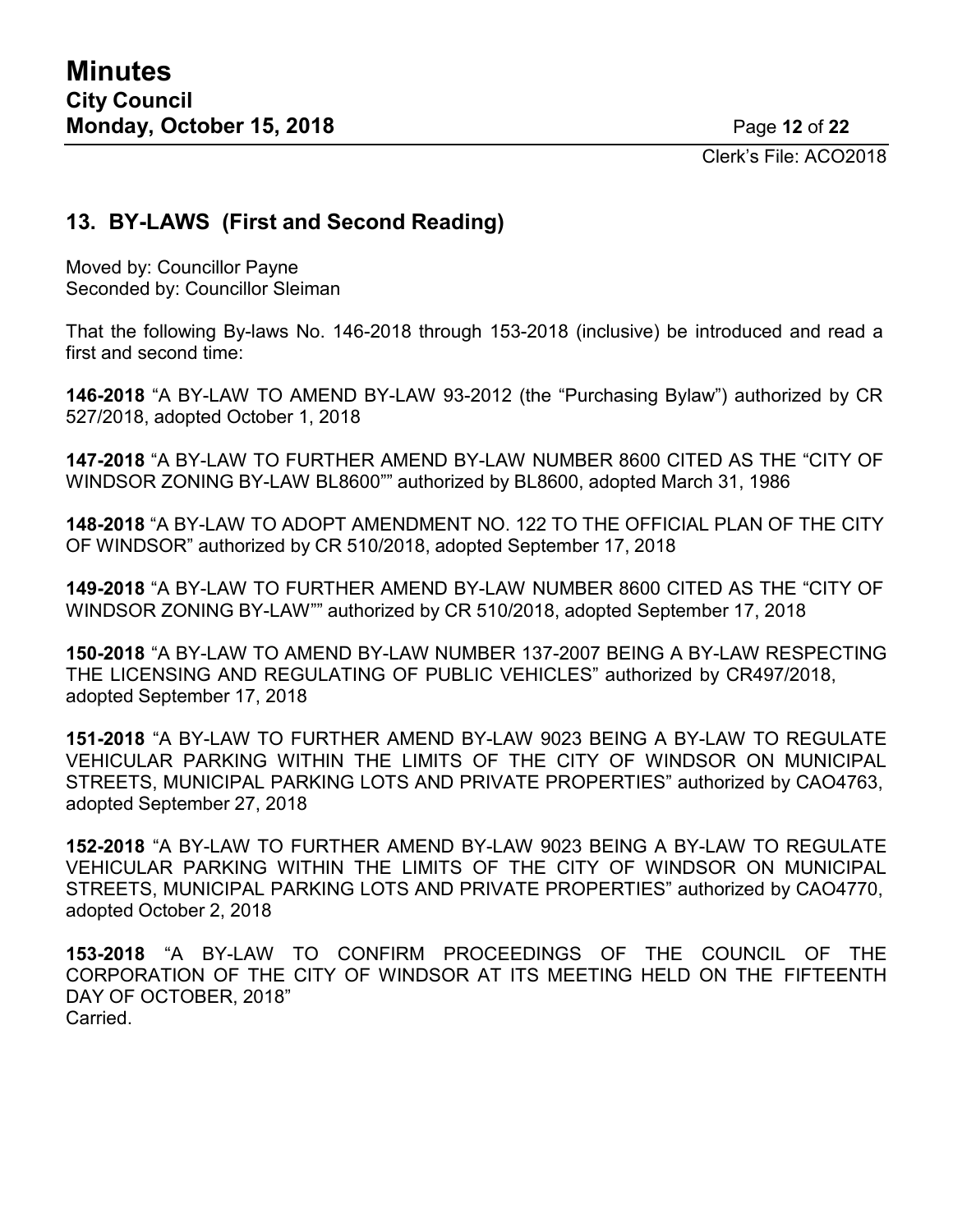### **14. MOVE BACK INTO FORMAL SESSION**

Moved by: Councillor Borrelli Seconded by: Councillor Bortolin

That the Committee of the Whole does now rise and report to Council respecting the business items considered by the Committee:

- 1) Communication Items (as presented)
- 2) Consent Agenda (as amended)
- 3) Items Deferred Items Referred
- 4) Consideration of the Balance of Business Items (as amended)
- 5) Committee Reports (as presented)
- 6) By-laws given first and second readings (as presented)

Carried.

### **15. NOTICES OF MOTION**

None presented.

## **16. THIRD AND FINAL READING OF THE BY-LAWS**

Moved by: Councillor Elliott Seconded by: Councillor Francis

That the following By-laws No. 146-2018 through 153-2018 (inclusive), having been read a first and second time be now read a third time and finally passed and that the Mayor and Clerk **BE AUTHORIZED** to sign and seal the same notwithstanding any contrary provision of the Council. Carried.

## **17. PETITIONS**

None registered.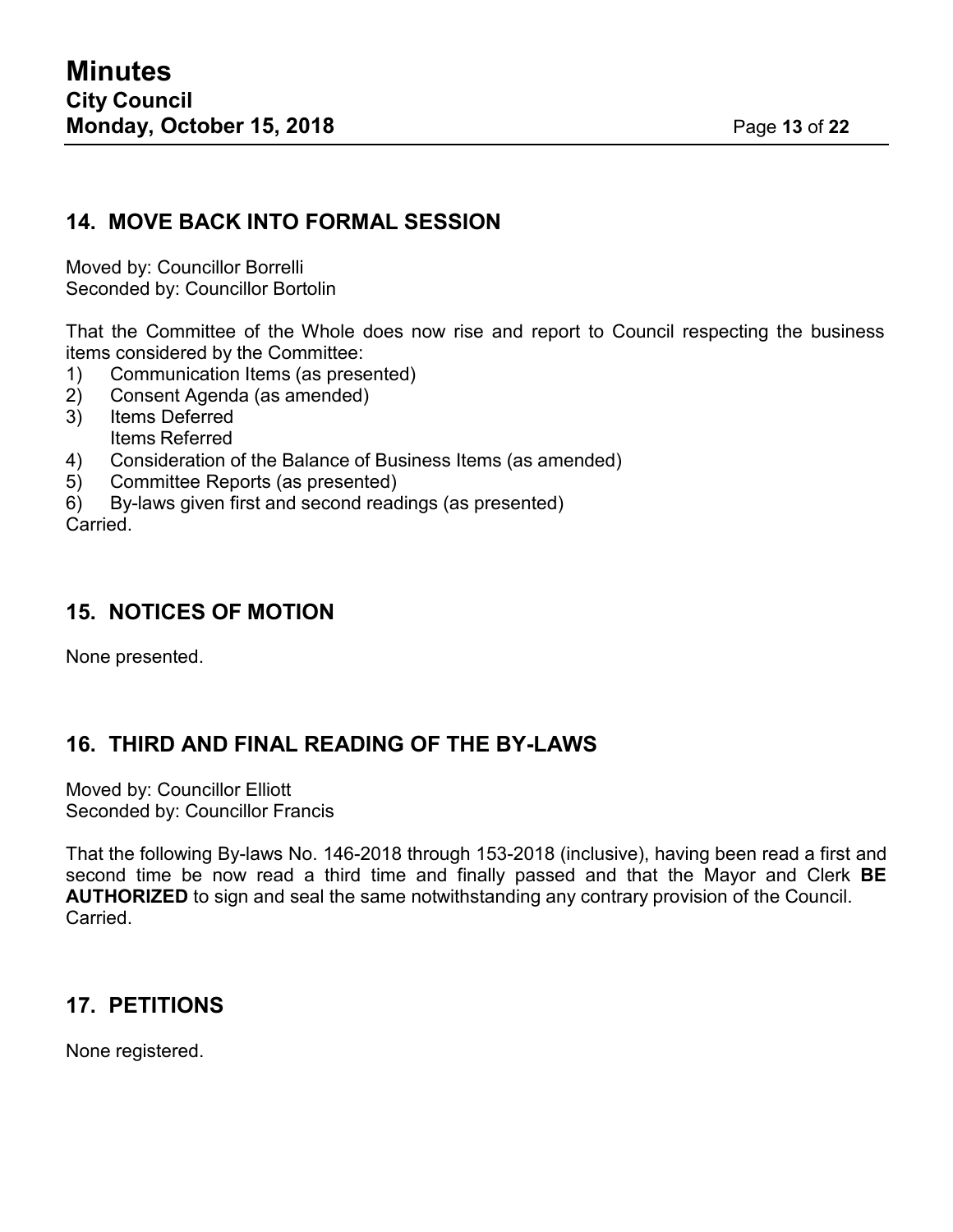#### **18. QUESTION PERIOD**

#### **18.2. CQ 26-2018**

Moved by: Councillor Kusmierczyk Seconded by: Councillor Marra

Decision Number: CR568/2018

That the following Council Question by Councillor Bortolin **BE APPROVED,** and that Administration **BE DIRECTED** to proceed with the necessary actions to respond to the Council Question in the form of a written report, consistent with Council's instructions, and in accordance with Section 17.1 of the Procedure By-law 98-2011:

#### CQ 26-2018:

#### **Assigned to City Planner**

Asks that Administration (Planning Department) report back with potential options and timelines for potentially adding secondary suites to our downtown CIP incentive packages as a result of the recent By-Law change.

Carried.

Clerk's File: SPL2018

#### **18.3. CQ 27-2018**

Moved by: Councillor Kusmierczyk Seconded by: Councillor Marra

Decision Number: CR569/2018

That the following Council Question by Councillor Payne **BE APPROVED,** and that Administration **BE DIRECTED** to proceed with the necessary actions to respond to the Council Question in the form of a written report, consistent with Council's instructions, and in accordance with Section 17.1 of the Procedure By-law 98-2011:

#### CQ 27-2018

#### **Assigned to City Engineer**

Asks for a report on the feasibility of converting the Ledyard/Byng intersection to a four way stop.

Carried.

Clerk's File:ST2018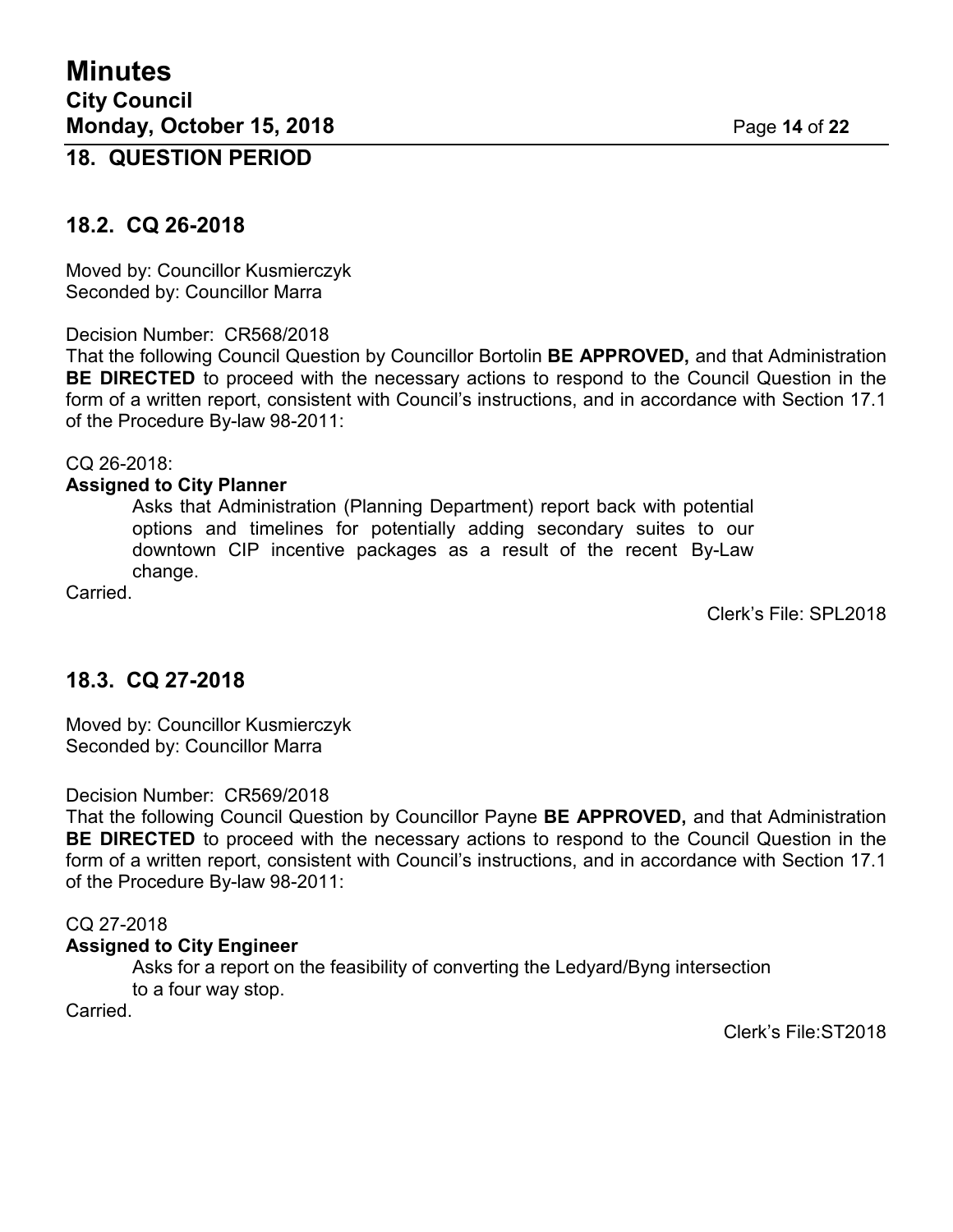## **21. ADJOURNMENT**

Moved by: Councillor Payne Seconded by: Councillor Sleiman

That this Council meeting stand adjourned until the next regular meeting of Council or at the call of the Mayor.

Carried.

Accordingly, the meeting is adjourned at 6:48 o'clock p.m.

Mayor

**City Clerk**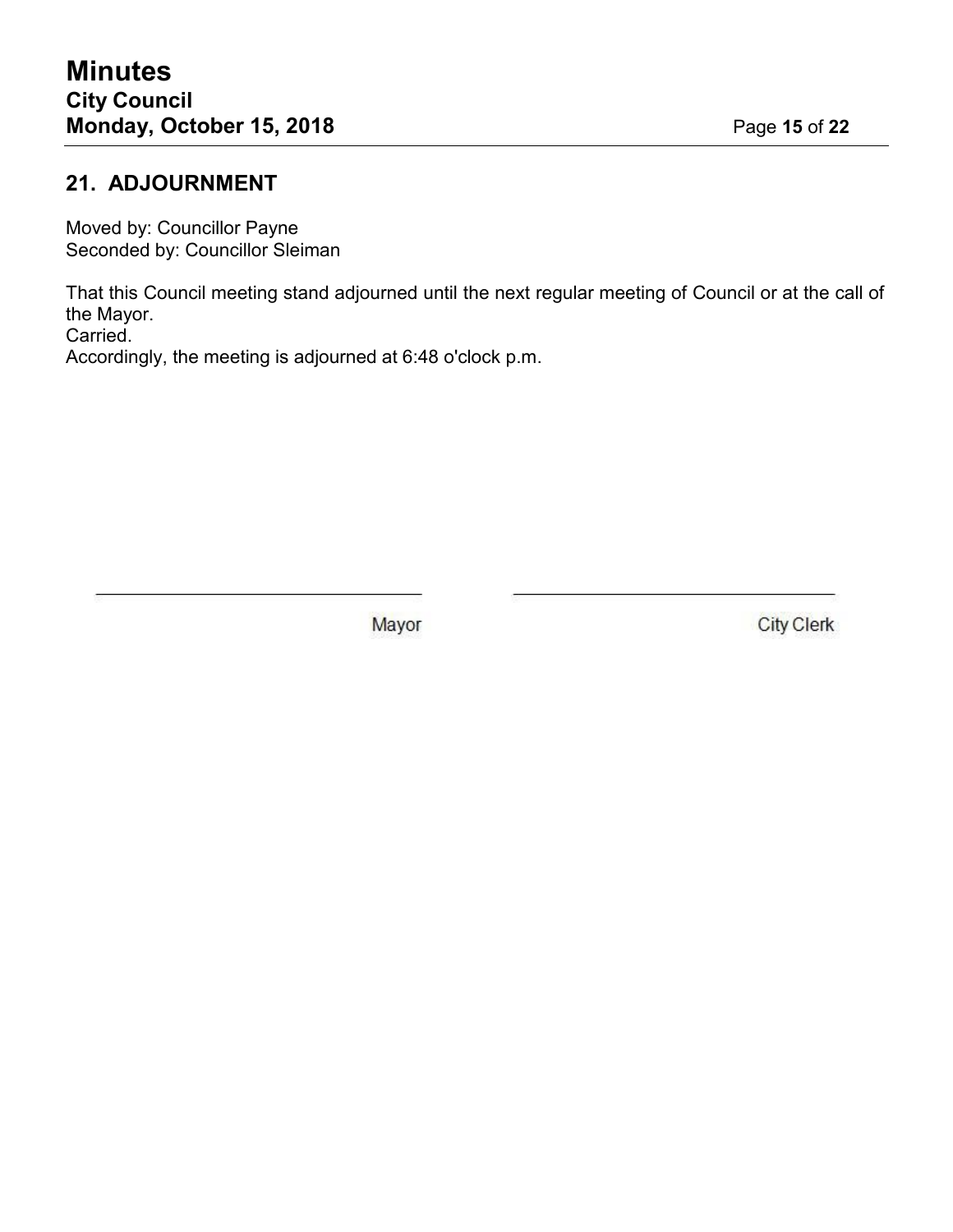Adopted by Council at its meeting held October 15, 2018(CR 564/2018) VC/bm

#### **SPECIAL MEETING OF COUNCIL – IN CAMERA October 15, 2018**

#### **Meeting called to order at: 5:45 p.m.**

#### **Members in Attendance:**

Mayor D. Dilkens Councillor F. Francis Councillor J. Elliott Councillor C. Holt Councillor R. Bortolin Councillor B. Marra Councillor J. Gignac Councillor P. Borrelli Councillor H. Payne Councillor E. Sleiman Councillor I. Kusmierczyk

#### **Also in attendance:**

- O. Colucci, Chief Administrative Officer
- J. Payne, Community Development and Health Commissioner and Corporate Leader Social Development, Health, Recreation and Culture
- V. Critchley, City Clerk/Licence Commissioner and Corporate Leader Public Engagement and Human Resources
- J. Mancina, Chief Financial Officer/City Treasurer and Corporate Leader Finance and Technology
- S. Askin-Hager, City Solicitor and Corporate Leader Economic Development and Public Safety
- C. Brown, CEO for YQG and WDTC/Corporate Leader of Transportation **Services**
- R. Mensour, Acting Corporate Leader, Parks, Facilities, Recreation and Culture
- F. Scarfone, Manager of Real Estate (Item 4)

#### **Verbal Motion is presented by Councillor Elliott, seconded by Councillor Kusmierczyk,**

**to move in Camera for discussion of the following item(s):**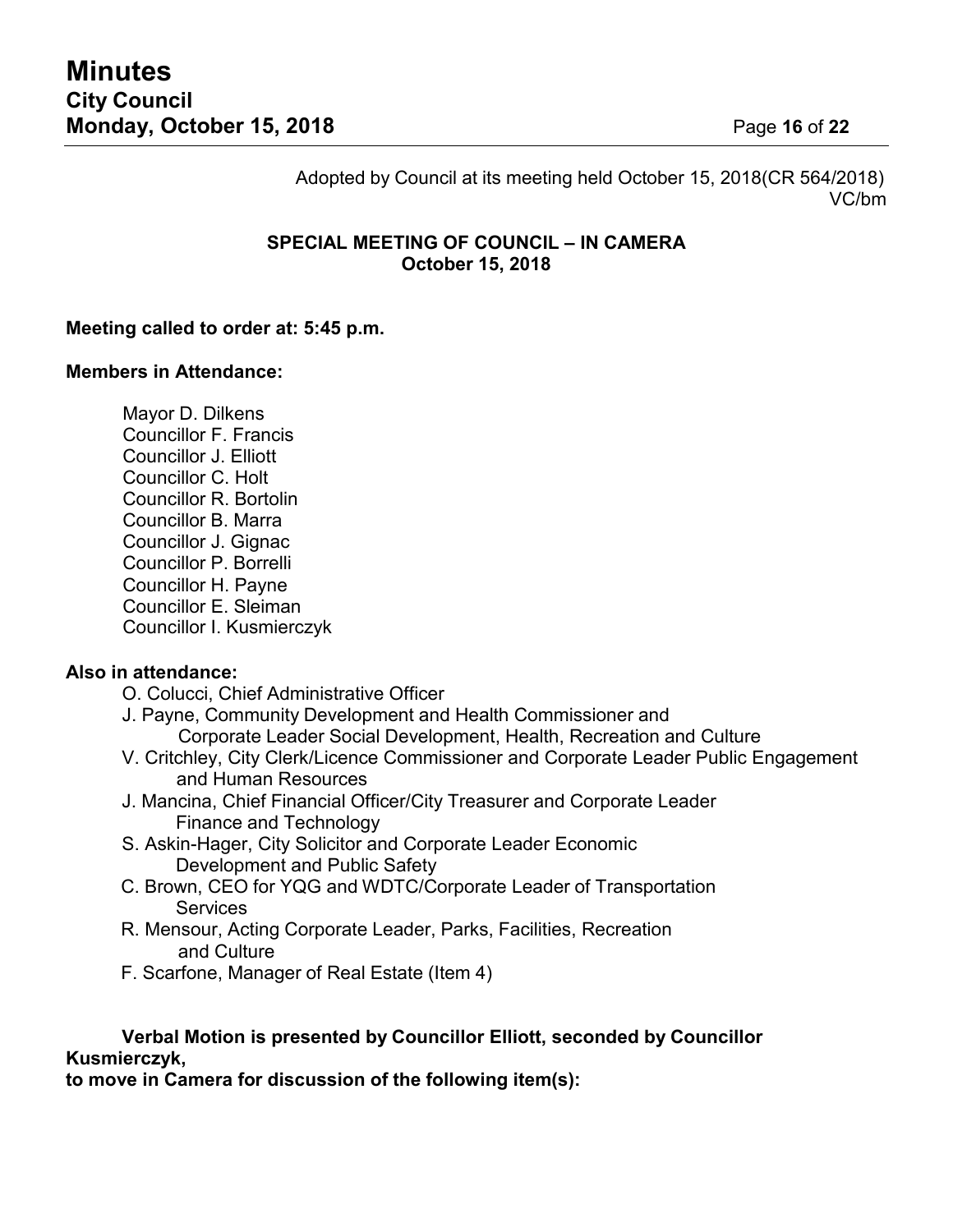| <u>Item</u><br><u>No.</u> | <b>Subject</b>                                                   | <b>Section - Pursuant to</b><br>Municipal Act, 2001, as<br>amended |
|---------------------------|------------------------------------------------------------------|--------------------------------------------------------------------|
| 1.                        | Property matter – sale of land                                   | 239(2)(c)                                                          |
| 2.                        | Property matter – sale of land                                   | 239(2)(c)                                                          |
| 3.                        | Legal/property matter –<br>expropriation settlement              | 239(2)(e)(c)                                                       |
| 4.                        | Property matter – exchange of land                               | 239 (2) (c)                                                        |
| 5.                        | <b>Property matter – lease</b>                                   | 239(2)(c)                                                          |
| 6.                        | <b>Property matter – lease</b>                                   | 239(2)(c)                                                          |
| 7.                        | Personal matter – about an<br>identifiable individual - DEFERRED | 239(2)(b)                                                          |

#### **Motion Carried.**

#### **Declarations of Pecuniary Interest:**

None declared.

**Discussion on the items of business. (Items 1, 2, 3, 4, 5 and 6)**

**Verbal Motion is presented by Councillor Marra, seconded by Councillor Sleiman, to move back into public session.**

**Motion Carried.**

**Moved by Councillor Borrelli, seconded by Councillor Payne,**

**THAT the Clerk BE DIRECTED to transmit the recommendation(s) contained in the report(s) discussed at the In-Camera Council Meeting held October 15, 2018 directly to Council for consideration at the next Regular Meeting.**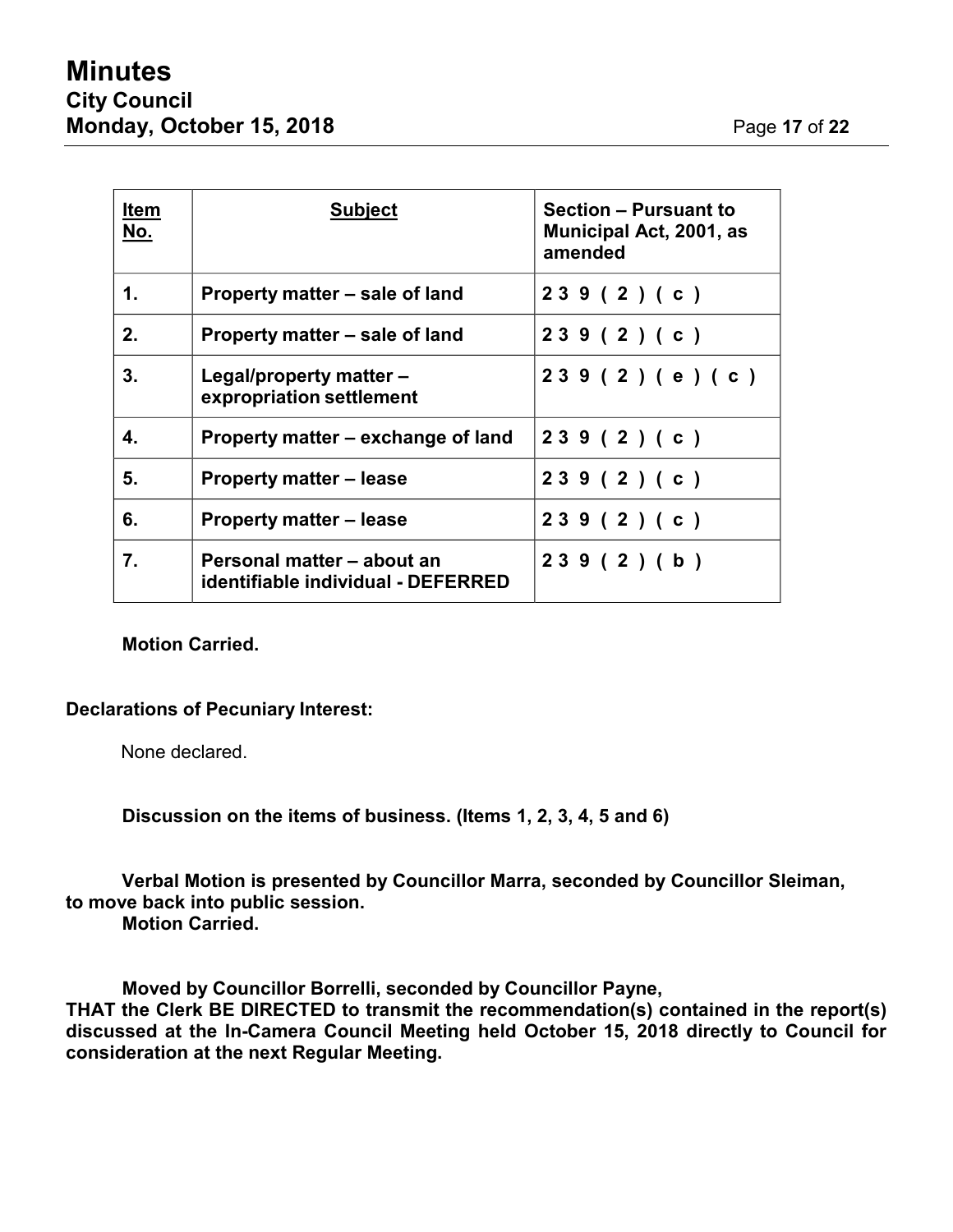1. That the recommendation contained in the in-camera report from the Coordinator of Real Estate Services, Manager of Real Estate Services, City Solicitor and Corporate Leader Economic Development and Public Safety and Chief Financial Officer/City Treasurer and Corporate Leader Finance and Technology respecting a property matter – sale of land **BE APPROVED**.

2. That the recommendation contained in the in-camera report from the Coordinator of Real Estate Services, Manager of Real Estate Services, City Solicitor and Corporate Leader Economic Development and Public Safety and Chief Financial Officer/City Treasurer and Corporate Leader Finance and Technology respecting a property matter – sale of land **BE APPROVED**.

3. That the recommendation contained in the in-camera report from Senior Legal Counsel, City Solicitor and Corporate Leader Economic Development and Public Safety, City Engineer and Corporate Leader Environmental Protection and Transportation and Chief Financial Officer/City Treasurer and Corporate Leader Finance and Technology respecting a legal/property matter – expropriation settlement **BE APPROVED**.

4. That the recommendation contained in the in-camera report from the Manager of Real Estate Services, City Solicitor and Corporate Leader Economic Development and Public Safety, Corporate Leader, Parks, Facilities, Recreation and Culture, City Planner and Chief Financial Officer/City Treasurer and Corporate Leader Finance and Technology respecting a property matter – exchange of land **BE APPROVED**.

#### **Councillor Kusmierczyk voting nay.**

5. That the recommendation contained in the in-camera report from the Lease Administrator, Manager of Real Estate Services, City Solicitor and Corporate Leader Economic Development and Public Safety Corporate Leader, Parks, Facilities, Recreation and Culture and Chief Financial Officer/City Treasurer and Corporate Leader Finance and Technology respecting a property matter - lease **BE APPROVED**.

6. That the recommendation contained in the in-camera report from the Lease Administrator, Manager of Real Estate Services, City Solicitor and Corporate Leader Economic Development and Public Safety Corporate Leader, Parks, Facilities, Recreation and Culture and Chief Financial Officer/City Treasurer and Corporate Leader Finance and Technology respecting a property matter - lease **BE APPROVED**.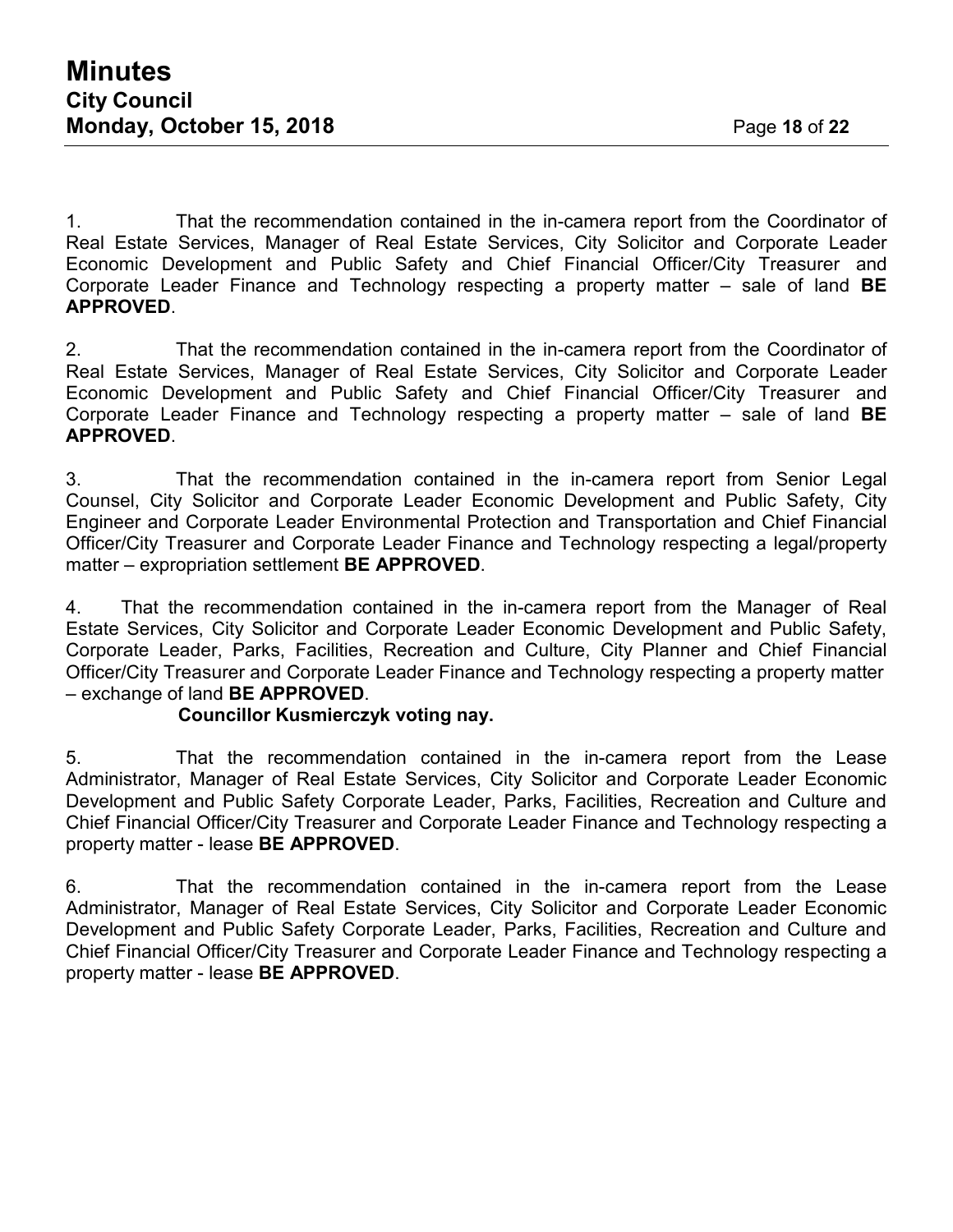7. That the in-camera report from the Executive Director of Huron Lodge, Community Development and Health Commissioner and Corporate Leader Social Development, Health, Recreation and Culture, Executive Director of Human Resources, City Clerk/Licence Commissioner and Corporate Leader Public Engagement and Human Resources, City Solicitor and Corporate Leader Economic Development and Public Safety and Chief Financial Officer/City Treasurer and Corporate Leader Finance and Technology respecting a personal matter about an identifiable individual **BE DEFERRED**.

#### **Motion Carried.**

**Moved by Councillor Elliott, seconded by Councillor Francis, That the special meeting of council held October 15, 2018 BE ADJOURNED. (Time: 5:56 p.m.) Motion Carried.**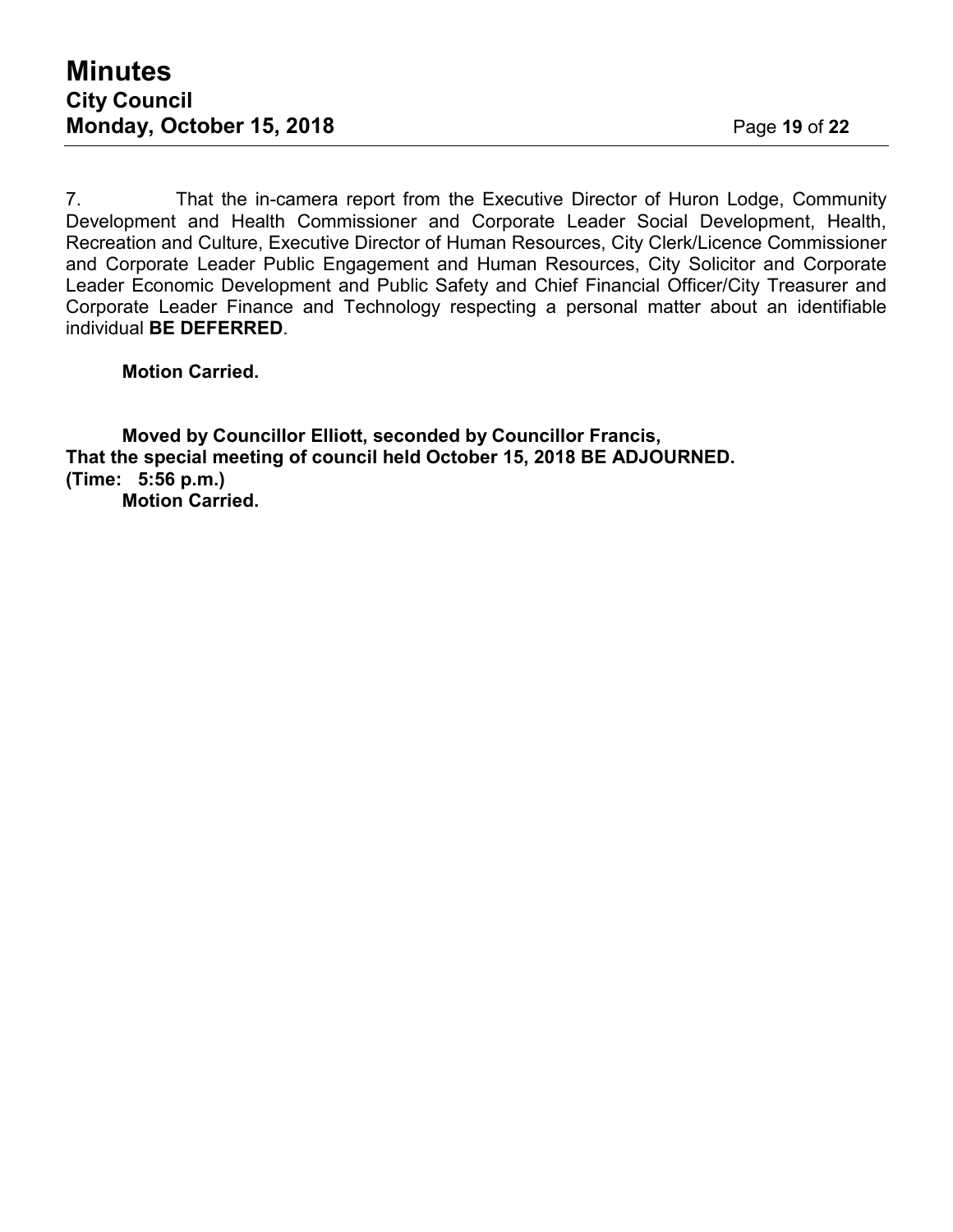# **Minutes City Council Monday, October 15, 2018** Page **20** of **22**

Adopted by Council at its meeting held October 15, 2018 (CR 567/2018) VC/bm Windsor, Ontario, October 15, 2018

#### **REPORT OF THE STRIKING COMMITTEE of its meeting held October 15, 2018**

| <b>PRESENT:</b> | Mayor D. Dilkens              |
|-----------------|-------------------------------|
|                 | Councillor J. Gignac          |
|                 | <b>Councillor F. Francis</b>  |
|                 | Councillor B. Marra           |
|                 | Councillor H. Payne           |
|                 | Councillor E. Sleiman         |
|                 | <b>Councillor C. Holt</b>     |
|                 | Councillor P. Borrelli        |
|                 | Councillor I. Kusmierczyk     |
|                 | <b>Councillor R. Bortolin</b> |
|                 | <b>Councillor J. Elliott</b>  |

#### **Also in attendance:**

- O. Colucci, Chief Administrative Officer
- J. Payne, Community Development and Health Commissioner and Corporate Leader Social Development, Health, Recreation and Culture
- V. Critchley, City Clerk/Licence Commissioner and Corporate Leader Public Engagement and Human Resources
- J. Mancina, Chief Financial Officer/City Treasurer and Corporate Leader Finance and **Technology**
- S. Askin-Hager, City Solicitor and Corporate Leader Economic Development and Public **Safety**
- C. Brown, CEO for YQG and WDTC/Corporate Leader of Transportation **Services**
- R. Mensour, Acting Corporate Leader, Parks, Facilities, Recreation and Culture

#### **Declarations of Pecuniary Interest:**

None disclosed.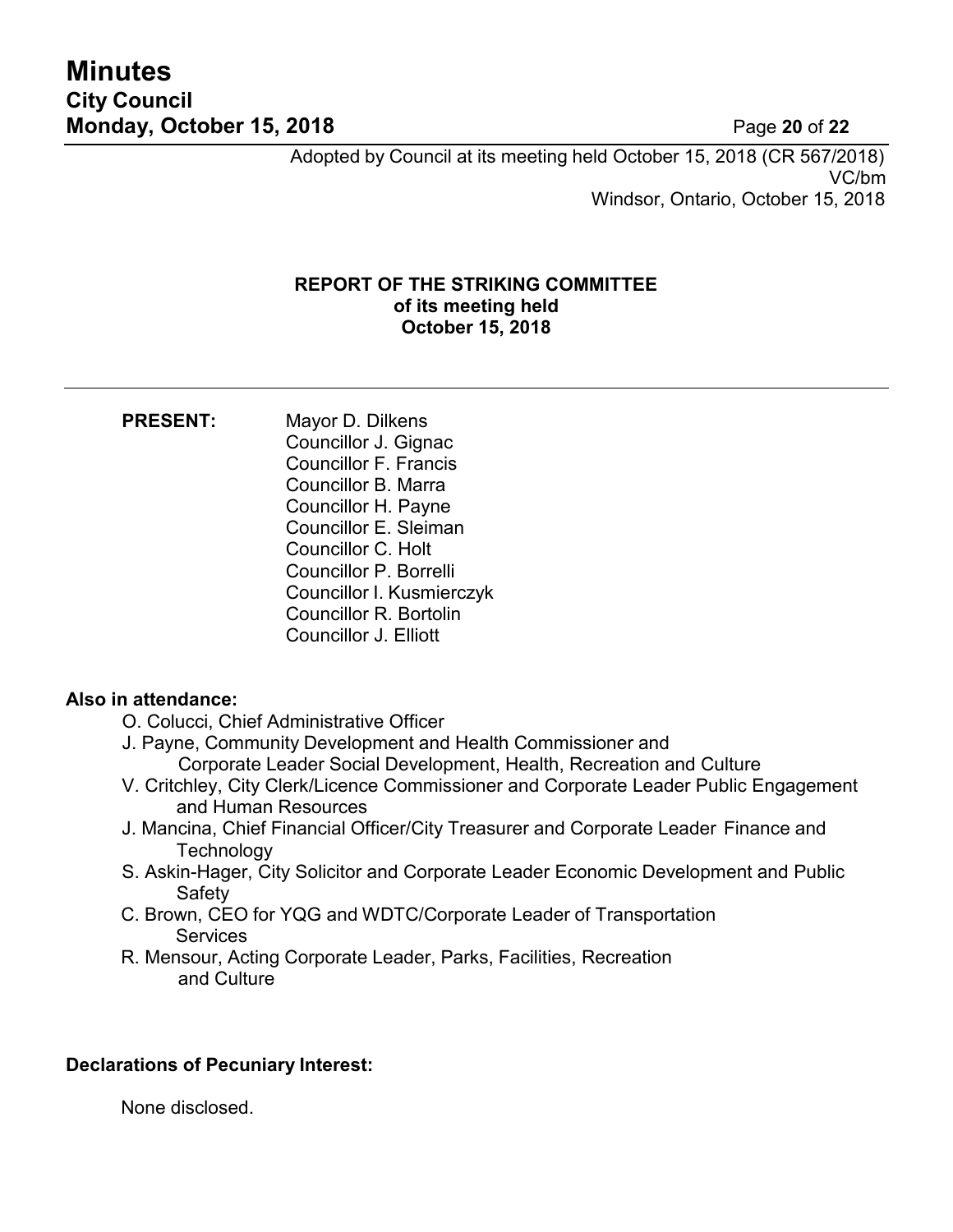Your Committee submits the following recommendation:

(1) That the resignation of Pamela Calendra on the *Committee of Adjustment* **BE ACCEPTED** and that Councillor Sleiman **BE APPOINTED** to fill this vacancy until November 30, 2018.

CHAIR

CITY CLERK